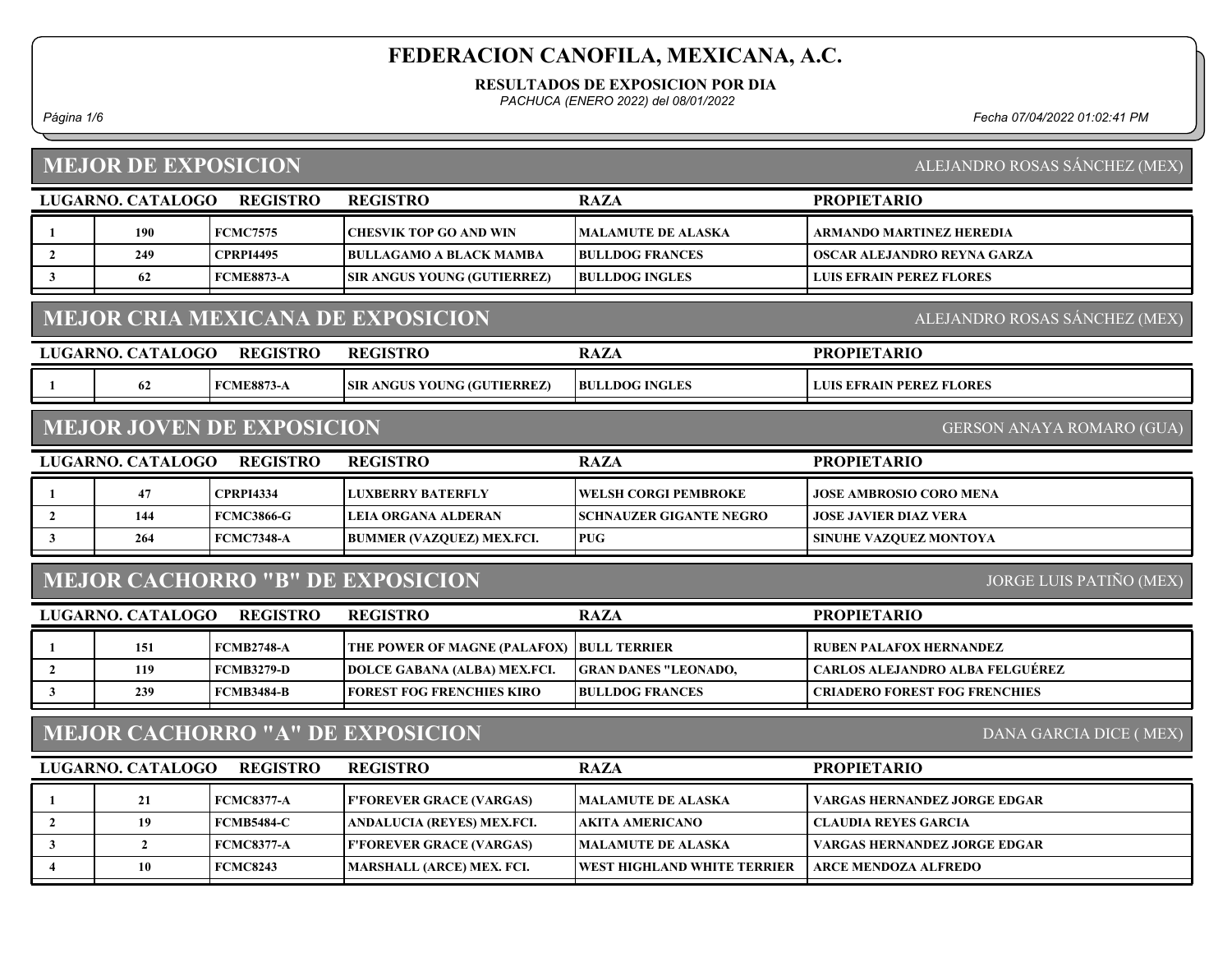#### RESULTADOS DE EXPOSICION POR DIA

PACHUCA (ENERO 2022) del 08/01/2022

Página 2/6 Fecha 07/04/2022 01:02:42 PM

### MEJOR DE GRUPO 1

| ALEJANDRO ROSAS SANCHEZ (MEX) |  |  |
|-------------------------------|--|--|
|                               |  |  |

| LUGARNO. CATALOGO | <b>REGISTRO</b>  | <b>REGISTRO</b>                               | <b>RAZA</b>                  | <b>PROPIETARIO</b>             |
|-------------------|------------------|-----------------------------------------------|------------------------------|--------------------------------|
| 47                | <b>CPRPI4334</b> | LUXBERRY BATERFLY                             | <b>IWELSH CORGI PEMBROKE</b> | <b>JOSE AMBROSIO CORO MENA</b> |
| 33                | FCMC3331         | <b>KYRA BLUE LEGEND DEL</b>                   | <b>PASTOR AUSTRALIANO</b>    | <b>MARINE FROMENT</b>          |
| 29                | FCMF6053-A       | VITO CORLEONE LEGACY (SERVIN)   BORDER COLLIE |                              | RICARDO SERVIN TORRES          |
| 37                | FCMB3397         | <b>ISCOTFIELD'S MIDNIGHT EXPRESS</b>          | <b>IPASTOR DE SHETLAND</b>   | ANDRES JAVIER MARTIN ESCOBAR   |

## MEJOR JOVEN DE GRUPO 1

ALEJANDRO ROSAS SÁNCHEZ (MEX)

| LUGARNO. CATALOGO | <b>REGISTRO</b> | <b>REGISTRO</b>                     | <b>RAZA</b>                  | <b>PROPIETARIO</b>               |
|-------------------|-----------------|-------------------------------------|------------------------------|----------------------------------|
| 47                | CPRPI4334       | LUXBERRY BATERFLY                   | <b>TWELSH CORGI PEMBROKE</b> | <b>JOSE AMBROSIO CORO MENA</b>   |
| 37                | <b>FCMB3397</b> | <b>SCOTFIELD'S MIDNIGHT EXPRESS</b> | <b>IPASTOR DE SHETLAND</b>   | ANDRES JAVIER MARTIN ESCOBAR     |
| 31                | FCMB0720-D      | TOKIO EMMA (ALMANZA/CRUZ)           | <b>GANADERO AUSTRALIANO</b>  | <b>MIGUEL ANGEL PEREZ MARIN</b>  |
| 43                | FCMC7657-A      | <b>INEED'S NO INTRODUCTION</b>      | <b>PUMI</b>                  | <b>SANCHEZ PALOMEQUE DIEGO Y</b> |
|                   |                 |                                     |                              |                                  |

## MEJOR CACHORRO DE GRUPO 1

ALEJANDRO ROSAS SÁNCHEZ (MEX)

| LUGARNO. CATALOGO | <b>REGISTRO</b>   | <b>REGISTRO</b>                 | RAZA                         | <b>PROPIETARIO</b>              |
|-------------------|-------------------|---------------------------------|------------------------------|---------------------------------|
| 45                | FCMB1126-A        | VALENTINO (CORO) MEX.FCI.       | <b>TWELSH CORGI PEMBROKE</b> | <b>LGERARDO AGUILAR ROSALES</b> |
| 30                | <b>FCMB4081-A</b> | <b>IRIS (SANCHEZ) MEX. FCI.</b> | <b>PASTOR DE SHETLAND</b>    | EMILIA SANCHEZ AYON             |

### MEJOR DE GRUPO 2

GERSON ANAYA ROMARO (GUA)

| LUGARNO. CATALOGO | <b>REGISTRO</b>   | <b>REGISTRO</b>                     | <b>RAZA</b>                    | <b>PROPIETARIO</b>                  |
|-------------------|-------------------|-------------------------------------|--------------------------------|-------------------------------------|
| 62                | <b>FCME8873-A</b> | <b>SIR ANGUS YOUNG (GUTIERREZ)</b>  | <b>BULLDOG INGLES</b>          | LUIS EFRAIN PEREZ FLORES            |
| 144               | <b>FCMC3866-G</b> | LEIA ORGANA ALDERAN                 | <b>SCHNAUZER GIGANTE NEGRO</b> | <b>JOSE JAVIER DIAZ VERA</b>        |
| 104               | <b>FCMF6439-B</b> | <b>D'NICMAR RAFFA NADAL MEX.FCL</b> | <b>IDOBERMANN</b>              | <b>CRIADERO D'NICMAR</b>            |
| 125               | <b>FCMC6774</b>   | <b>SILVER VOM HAUS ZAFIROVSKI</b>   | <b>ROTTWEILER</b>              | <b>ENRIQUE GONZALEZ DE LA PARRA</b> |

### MEJOR JOVEN DE GRUPO 2

GERSON ANAYA ROMARO (GUA)

| LUGARNO. CATALOGO | <b>REGISTRO</b>   | <b>REGISTRO</b>            | <b>RAZA</b>                    | <b>PROPIETARIO</b>           |
|-------------------|-------------------|----------------------------|--------------------------------|------------------------------|
| 144               | <b>FCMC3866-G</b> | <b>LEIA ORGANA ALDERAN</b> | <b>SCHNAUZER GIGANTE NEGRO</b> | <b>JOSE JAVIER DIAZ VERA</b> |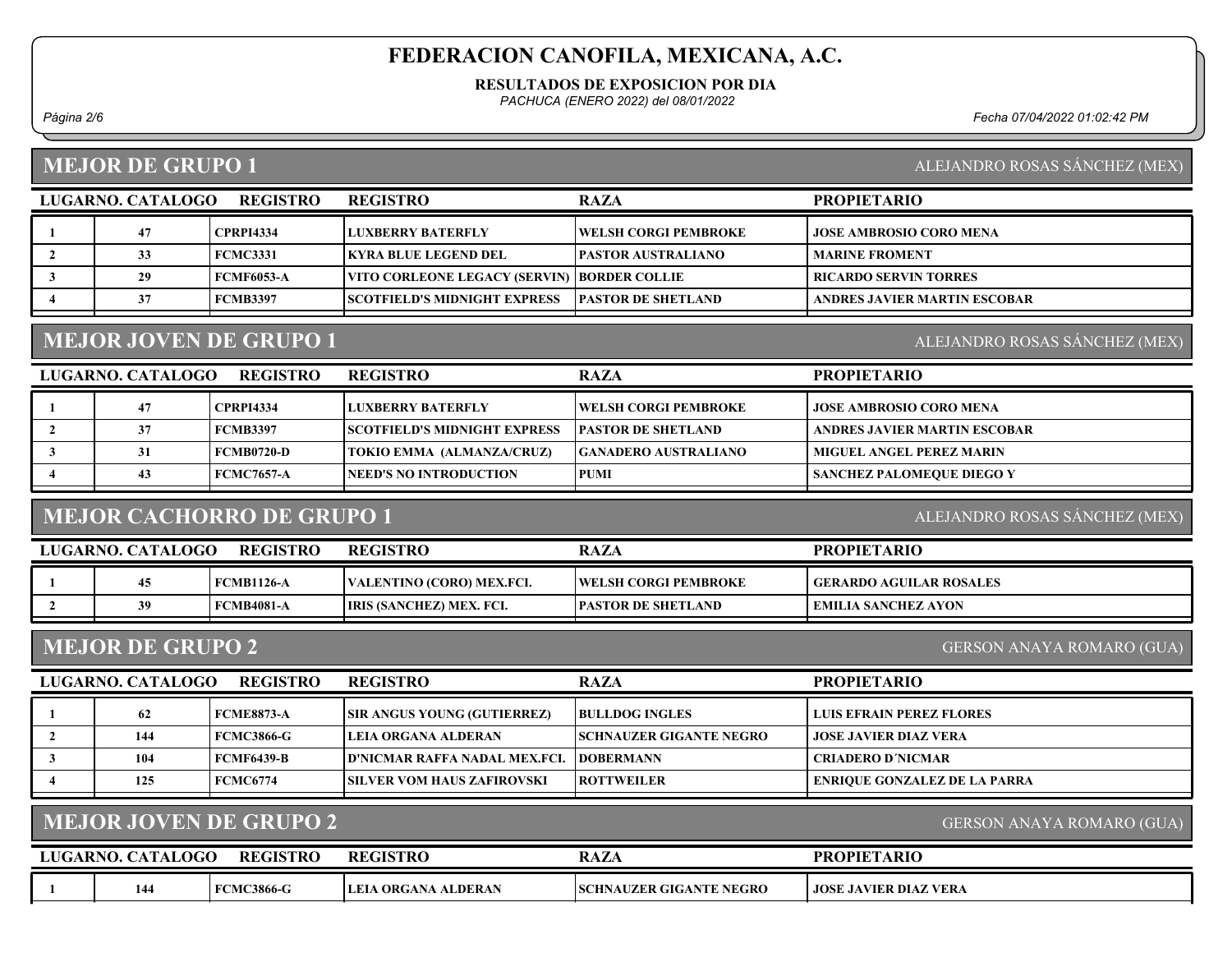#### RESULTADOS DE EXPOSICION POR DIA

PACHUCA (ENERO 2022) del 08/01/2022

Página 3/6 Fecha 07/04/2022 01:02:42 PM

### MEJOR JOVEN DE GRUPO 2

|  | <b>GERSON ANAYA ROMARO (GUA)</b> |  |
|--|----------------------------------|--|

GERSON ANAYA ROMARO (GUA)

| LUGARNO. CATALOGO | REGISTRO          | <b>REGISTRO</b>                    | <b>RAZA</b>           | <b>PROPIETARIO</b>             |
|-------------------|-------------------|------------------------------------|-----------------------|--------------------------------|
| 57                | <b>FCME6511</b>   | <b> D'NAHROS STAR JACOB_</b>       | <b>BULLDOG INGLES</b> | HUGO MARTINEZ BRITO            |
| 122               | <b>FCMC3600-A</b> | <b>AQUILES VON DER GOPA'S MEX.</b> | <b>ROTTWEILER</b>     | <b>CRIADERO VON DER GOPA'S</b> |
| 93                | *S/RPAC06-01-093  | <b>IKELSIA N MONFLOS ORION</b>     | <b>IDOBERMANN</b>     | $N/D$ <sup>*</sup>             |

### MEJOR CACHORRO DE GRUPO 2

LUGARNO. CATALOGO REGISTRO RAZA PROPIETARIO REGISTRO 1 119 FCMB3279-D DOLCE GABANA (ALBA) MEX.FCI. GRAN DANES "LEONADO, CARLOS ALEJANDRO ALBA FELGUÉREZ 2 | 146 FCME4093-A | APOLO VI (ROJAS) MEX.FCI. | SCHNAUZER MINIATURA SAL Y | IVAN DE JESUS ROJAS HERNANDEZ 3 98 FCMB2607-F AGGELER'S ELIZABTH TAYLOR DOBERMANN CRIADERO "AGGELER'S". 4 48 FCMB5680-A SUNFYRE (ROCHA) MEX. FCI. BOXER JUAN ANDRES ROCHA MUÑIZ

#### MEJOR DE GRUPO 3

DANA GARCIA DICE ( MEX)

| LUGARNO. CATALOGO | <b>REGISTRO</b>   | <b>REGISTRO</b>                                         | <b>RAZA</b>          | <b>PROPIETARIO</b>              |
|-------------------|-------------------|---------------------------------------------------------|----------------------|---------------------------------|
| 154               | <b>FCMC6376-B</b> | <b>PEATY (SANTOS) MEX.FCI.</b>                          | <b>BULL TERRIER</b>  | JORGE SANTOS LIMA               |
| 163               | FCMC4305-A        | <b>POE THE RAVEN RUSSELL (LUNA)</b>                     | LAKELAND TERRIER     | I IVAN DE JESUS ROJAS HERNANDEZ |
| 169               | <b>FCME7026-A</b> | LANDO CALRISSIAN (HERNANDEZ)                            | <b>WELSH TERRIER</b> | <b>JOSE FIDELMAR VACA REYES</b> |
| 152               | FCME5193-B        | CHILLI-ISR (VELAZOUEZ) MEX.FCI.  BULL TERRIER MINIATURA |                      | LUIS ISRAEL VELAZQUEZ JUAREZ    |

### MEJOR JOVEN DE GRUPO 3

DANA GARCIA DICE ( MEX)

DANA GARCIA DICE ( MEX)

| LUGARNO. CATALOGO | <b>REGISTRO</b>   | <b>REGISTRO</b>                                         | <b>RAZA</b>                        | <b>PROPIETARIO</b>                  |
|-------------------|-------------------|---------------------------------------------------------|------------------------------------|-------------------------------------|
| 154               | <b>FCMC6376-B</b> | <b>PEATY (SANTOS) MEX.FCI.</b>                          | <b>BULL TERRIER</b>                | <b>JORGE SANTOS LIMA</b>            |
| 152               | <b>FCME5193-B</b> | CHILLI-ISR (VELAZQUEZ) MEX.FCI.  BULL TERRIER MINIATURA |                                    | <b>LUIS ISRAEL VELAZQUEZ JUAREZ</b> |
| 172               | <b>FCMB0131-B</b> | <b>FIRE IN MY HEART (ARCE) MEX.</b>                     | <b>WEST HIGHLAND WHITE TERRIER</b> | ARCE MENDOZA ALFREDO                |
| 166               | FCMC3454-D        | CHILANGUITA MYSTIOUE                                    | <b>STAFFORDSHIRE BULL TERRIER</b>  | <b>MARGARITO BRICEÑO GASPAR</b>     |

|  | <b>MEJOR CACHORRO DE GRUPO 3</b> |
|--|----------------------------------|
|  |                                  |

LUGARNO. CATALOGO REGISTRO RAZA REGISTRO

#### PROPIETARIO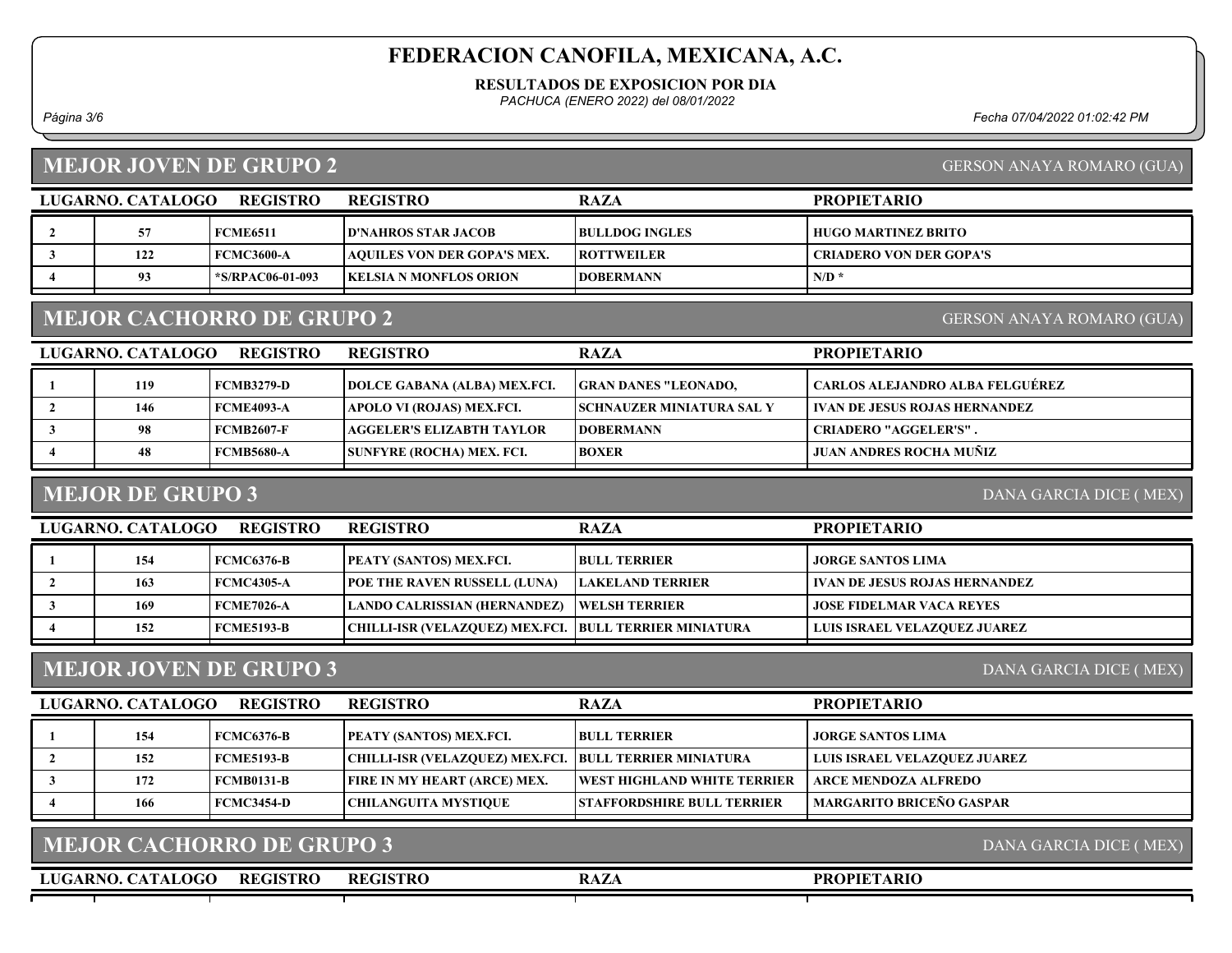#### RESULTADOS DE EXPOSICION POR DIA

PACHUCA (ENERO 2022) del 08/01/2022

Página 4/6 Fecha 07/04/2022 01:02:42 PM

DANA GARCIA DICE ( MEX)

### MEJOR CACHORRO DE GRUPO 3

| <b>REGISTRO</b><br>LUGARNO. CATALOGO |     |                   | <b>REGISTRO</b>                                  | <b>RAZA</b>                  | <b>PROPIETARIO</b>             |  |
|--------------------------------------|-----|-------------------|--------------------------------------------------|------------------------------|--------------------------------|--|
|                                      | 151 | <b>FCMB2748-A</b> | <b>THE POWER OF MAGNE (PALAFOX) BULL TERRIER</b> |                              | RUBEN PALAFOX HERNANDEZ        |  |
|                                      | 159 | <b>FCMB4182-B</b> | <b>MOULIN ROUGE (ROMERO)</b>                     | I BULL TERRIER MINIATURA     | <b>LIAVIER ROMERO OSACAR</b>   |  |
|                                      | 161 | FCMB3253-D        | NALA (ESTRADA) MEX. FCI.                         | <b>LIACK RUSSELL TERRIER</b> | LIDIA SARAI ESTRADA MARTINEZ   |  |
|                                      | 174 | FCME6121-B        | AUDI_(CARMONA) MEX. FCI.                         | YORKSHIRE TERRIER            | CARMONA ZARAGOZA LIZETH ESRAEL |  |
|                                      |     |                   |                                                  |                              |                                |  |

## MEJOR DE GRUPO 5

JORGE LUIS PATIÑO (MEX)

| <b>REGISTRO</b><br>LUGARNO. CATALOGO |     |                   | <b>REGISTRO</b>             | <b>RAZA</b>                     | <b>PROPIETARIO</b>                  |
|--------------------------------------|-----|-------------------|-----------------------------|---------------------------------|-------------------------------------|
|                                      | 190 | <b>FCMC7575</b>   | CHESVIK TOP GO AND WIN      | MALAMUTE DE ALASKA              | ARMANDO MARTINEZ HEREDIA            |
|                                      | 180 | <b>FCME6266-C</b> | CANEK (MARTINEZ) MEX.FCI.   | AKITA AMERICANO_                | <b>GABRIELA MARTINEZ GONZALEZ</b>   |
|                                      | 209 | <b>FCMC2733-D</b> | TLAKATL (MARTINEZ) MEX.FCI. | <b> XOLOITZCUINTLE ESTANDAR</b> | ALBERTO FELIPE MARTINEZ LOBATO      |
|                                      | 204 | FCME2215          | HEZAES A STAR IS BORN       | POMERANIAN (SPITZ ALEMAN)       | <b>JUAN JOSE VILLEGAS HERNANDEZ</b> |

## MEJOR JOVEN DE GRUPO 5

JORGE LUIS PATIÑO (MEX)

| LUGARNO. CATALOGO<br><b>REGISTRO</b> |     |                   | <b>REGISTRO</b>                | <b>RAZA</b>                      | <b>PROPIETARIO</b>                 |
|--------------------------------------|-----|-------------------|--------------------------------|----------------------------------|------------------------------------|
|                                      | 179 | <b>FCMB1945-C</b> | <b>LUNA NUEVA (GONZALEZ)</b>   | AKITA AMERICANO_                 | ALBERTO GONZALEZ DE LA PARRA       |
|                                      | 209 | FCMC2733-D        | TLAKATL (MARTINEZ) MEX.FCI.    | <b>IXOLOITZCUINTLE ESTANDAR</b>  | ALBERTO FELIPE MARTINEZ LOBATO     |
|                                      | 188 | FCMC2842-A        | <b>ALASTOR DE LUNA S&amp;S</b> | <b>HUSKY SIBERIANO</b>           | <b>NORA EDITH HERNANDEZ BENITO</b> |
|                                      | 201 | FCMC5465-A        | YOLOTH SUHUCA (GUTIERREZ)      | <b>POMERANIAN (SPITZ ALEMAN)</b> | NORMA PATRICIA GUTIERREZ CONDADO   |

### MEJOR CACHORRO DE GRUPO 5

JORGE LUIS PATIÑO (MEX)

| LUGARNO. CATALOGO | <b>REGISTRO</b>   | <b>REGISTRO</b>               | <b>RAZA</b>                      | <b>PROPIETARIO</b>                  |
|-------------------|-------------------|-------------------------------|----------------------------------|-------------------------------------|
| 192               | <b>FCMC8375</b>   | LANS ENEARIAN DIOR-           | <b>IMALAMUTE DE ALASKA</b>       | VARGAS HERNANDEZ JORGE EDGAR        |
| 197               | <b>FCMB6168-A</b> | ASTRO SHADOW OF SHARM         | <b>POMERANIAN (SPITZ ALEMAN)</b> | HECTOR CABRERA GUARNERO-            |
| 208               | <b>FCMB3773-A</b> | K'INICH (VALDERRAMA) MEX.FCI. | <b>XOLOITZCUINTLE MINIATURA</b>  | <b>  JONATHAN VALDERRAMA ZAMORA</b> |
|                   |                   |                               |                                  |                                     |

| <b>MEJOR DE GRUPO 6</b>              |                 |      | ALEJANDRO ROSAS SANCHEZ (MEX) |
|--------------------------------------|-----------------|------|-------------------------------|
| LUGARNO. CATALOGO<br><b>REGISTRO</b> | <b>REGISTRO</b> | RAZA | <b>PROPIETARIO</b>            |
|                                      |                 |      |                               |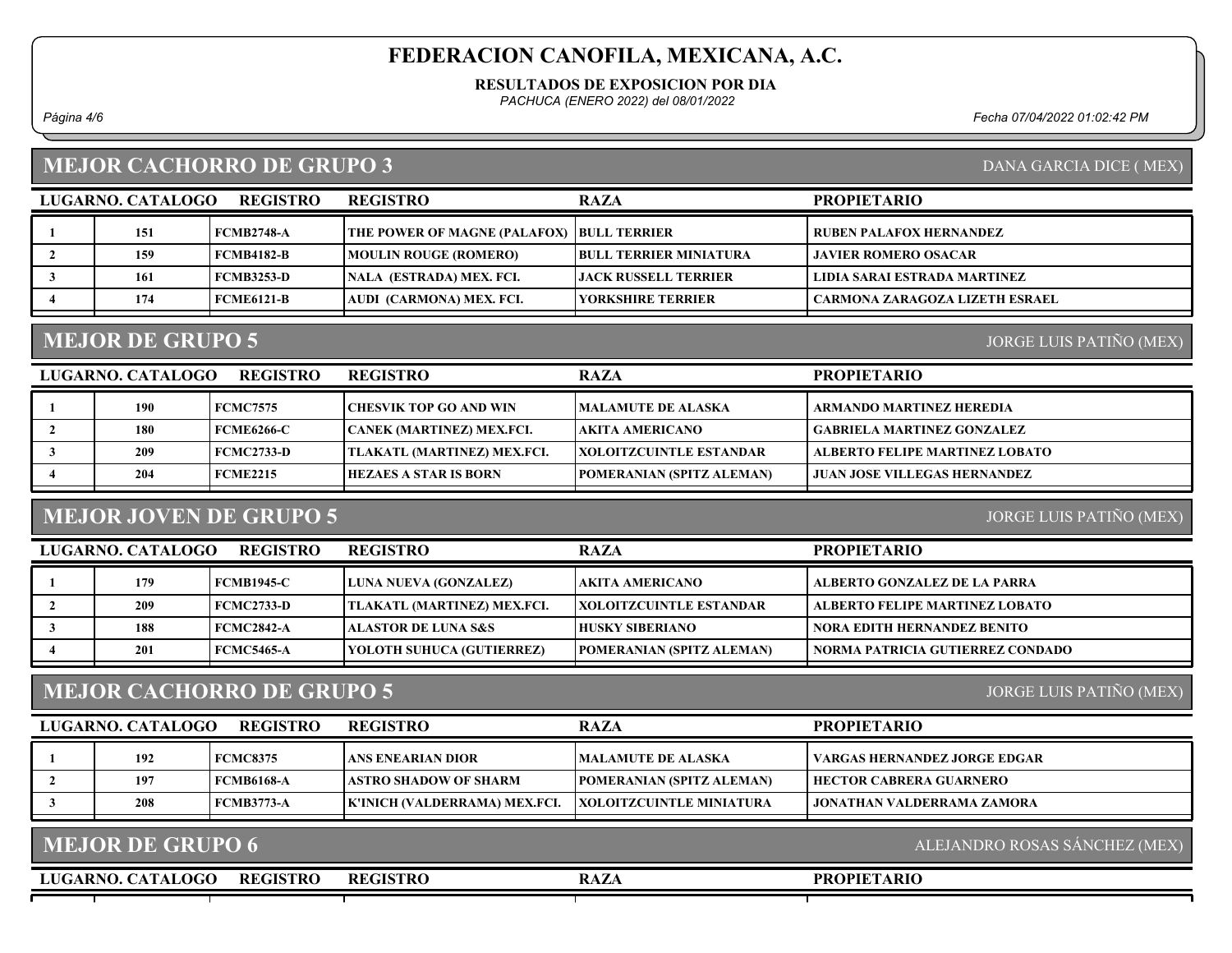RESULTADOS DE EXPOSICION POR DIA

PACHUCA (ENERO 2022) del 08/01/2022

#### Página 5/6 Fecha 07/04/2022 01:02:43 PM

|                | <b>MEJOR DE GRUPO 6</b><br>ALEJANDRO ROSAS SÁNCHEZ (MEX)       |                                  |                             |                                 |                                          |  |  |  |
|----------------|----------------------------------------------------------------|----------------------------------|-----------------------------|---------------------------------|------------------------------------------|--|--|--|
|                | LUGARNO. CATALOGO                                              | <b>REGISTRO</b>                  | <b>REGISTRO</b>             | <b>RAZA</b>                     | <b>PROPIETARIO</b>                       |  |  |  |
| 1              | 219                                                            | <b>FCMC0123-A</b>                | SIMONA (CANO) MEX.FCI.      | <b>BEAGLE</b>                   | <b>JUAN FRANCISCO CANO ARJONA</b>        |  |  |  |
| $\overline{2}$ | 220                                                            | <b>FCMB1685-C</b>                | DANKA (JIMENEZ) MEX. FCI.   | DALMATA                         | <b>LILLIAN JENNIFER JIMENEZ VALVERDE</b> |  |  |  |
|                | <b>MEJOR JOVEN DE GRUPO 6</b><br>ALEJANDRO ROSAS SÁNCHEZ (MEX) |                                  |                             |                                 |                                          |  |  |  |
|                | LUGARNO. CATALOGO                                              | <b>REGISTRO</b>                  | <b>REGISTRO</b>             | <b>RAZA</b>                     | <b>PROPIETARIO</b>                       |  |  |  |
|                | 216                                                            | <b>FCMB1760-B</b>                | HOPE (SANCHEZ) MEX.FCI.     | <b>BEAGLE</b>                   | SANCHEZ PALOMEQUE DIEGO                  |  |  |  |
|                |                                                                | <b>MEJOR CACHORRO DE GRUPO 6</b> |                             |                                 | ALEJANDRO ROSAS SÁNCHEZ (MEX)            |  |  |  |
|                | LUGARNO. CATALOGO                                              | <b>REGISTRO</b>                  | <b>REGISTRO</b>             | <b>RAZA</b>                     | <b>PROPIETARIO</b>                       |  |  |  |
|                | 220                                                            | <b>FCMB1685-C</b>                | DANKA (JIMENEZ) MEX. FCI.   | <b>DALMATA</b>                  | <b>LILLIAN JENNIFER JIMENEZ VALVERDE</b> |  |  |  |
|                | <b>MEJOR DE GRUPO 7</b>                                        |                                  |                             |                                 | ALEJANDRO ROSAS SÁNCHEZ (MEX)            |  |  |  |
|                | LUGARNO. CATALOGO                                              | <b>REGISTRO</b>                  | <b>REGISTRO</b>             | <b>RAZA</b>                     | <b>PROPIETARIO</b>                       |  |  |  |
| -1             | 221                                                            | <b>FCMH8545-C</b>                | XALA (HERNANDEZ) MEX. FCI.  | POINTER ALEMAN DE PELO CORTO    | <b>MARIO ROBERTO HERNANDEZ TORRES</b>    |  |  |  |
|                | <b>MEJOR DE GRUPO 8</b>                                        |                                  |                             |                                 | GERSON ANAYA ROMARO (GUA)                |  |  |  |
|                | LUGARNO. CATALOGO                                              | <b>REGISTRO</b>                  | <b>REGISTRO</b>             | <b>RAZA</b>                     | <b>PROPIETARIO</b>                       |  |  |  |
| $\overline{2}$ | 227                                                            | <b>FCME8218-A</b>                | <b>OLYMPUSLABS BIGGER</b>   | <b>COBRADOR DE LABRADOR</b>     | <b>CESAR LEOPOLDO GONZALEZ RODRIGUEZ</b> |  |  |  |
| $\mathbf{3}$   | 237                                                            | <b>FCMB0773-C</b>                | TRINKA (CISNEROS) MEX.FCI.  | <b>COCKER SPANIEL AMERICANO</b> | <b>ALICIA MARGARITA CISNEROS DURAN</b>   |  |  |  |
|                |                                                                | <b>MEJOR JOVEN DE GRUPO 8</b>    |                             |                                 | GERSON ANAYA ROMARO (GUA)                |  |  |  |
|                | LUGARNO. CATALOGO                                              | <b>REGISTRO</b>                  | <b>REGISTRO</b>             | <b>RAZA</b>                     | <b>PROPIETARIO</b>                       |  |  |  |
| 1              | 228                                                            | <b>FCMC7629-A</b>                | HUNTER (MANZANERO) MEX.FCI. | <b>COBRADOR DORADO</b>          | HEBERT ANDRES MANZANERO MARTINEZ         |  |  |  |
| $\overline{2}$ | 237                                                            | <b>FCMB0773-C</b>                | TRINKA (CISNEROS) MEX.FCI.  | COCKER SPANIEL AMERICANO        | <b>ALICIA MARGARITA CISNEROS DURAN</b>   |  |  |  |